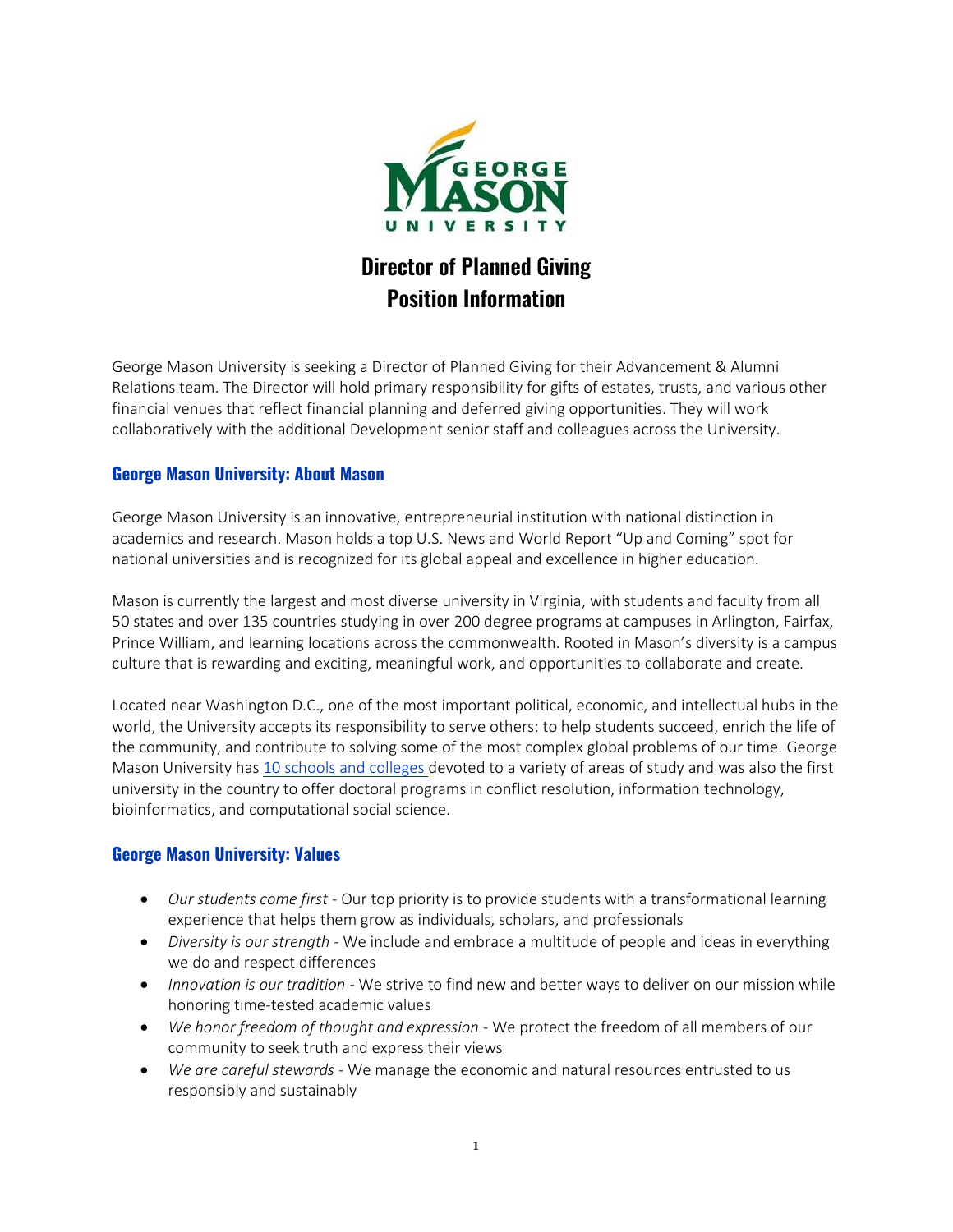- *We act with integrity* We hold ourselves to the highest ethical standards as educators, scholars, students, and professionals
- *We thrive together* We nurture a positive and collaborative community that contributes to the well-being and success

#### **Governance**

George Mason University is governed by its 16-membe[r Board of Visitors,](https://bov.gmu.edu/) a corporate body serving under the leadership of a rector, vice-rector, and secretary. The governor of Virginia appoints the members of the board on a rotating basis to serve four-year terms. The Faculty Senate Chair sits on the Board as a nonvoting faculty representative. As a result of their respective elections to the positions of president of the Student Government and president of the Graduate and Professional Student Association, two nonvoting student representatives are appointed by the Board of Visitors each year at the May meeting to serve a one-year term.

#### **Resource Development at GMU**

Mason's Advancement & Alumni Relations office and the George Mason University Foundation are responsible for all aspects of fundraising for the University, including the successful discovery, cultivation, solicitation, and stewardship of all donors.

#### **The George Mason University Foundation**

The [George Mason University Foundation,](http://fasterfarther.gmu.edu/george-mason-university-foundation-inc/) Inc., founded in 1966, is a 501(c)(3) nonprofit, independent foundation and a private corporation organized and operated for the benefit of George Mason University to receive, manage, invest, and administer private gifts and resources. The [endowment](https://gmuf.org/reporting-documents/endowment-reports/) represents the generosity and vision of donors and stewards who, by investing in George Mason University through the foundation, help ensure financial stability for Mason. Income from these funds provides perpetual support for Mason's schools and colleges, students, faculty, and programs. As of June 30, 2021, the endowment's total value was \$189.2 million, a 22 percent increase over the previous year. The endowment's return for the fiscal year 2021 was 23.27 percent. The endowment's payout to support University activities was \$4.9 million, an increase of \$1.3 million over the prior year.

## **President of the George Mason University Foundation and Vice President for Advancement and Alumni Relations**

Trishana E. Bowden joined George Mason University in March 2019 as the Vice President for Advancement and Alumni Relations and President of the George Mason University Foundation.

As the Vice President for Advancement and Alumni Relations and President of the Foundation, Trishana reports jointly to the President of the University and the Foundation Board of Trustees, working harmoniously with a multitude of highly engaged and energetic university and foundation partners. She is responsible for developing, executing, and evaluating all aspects of the University's comprehensive fundraising program, including annual giving, major and leadership giving, corporate and foundation relations, planned giving, alumni relations, research and prospect management, development services, and donor cultivation and stewardship.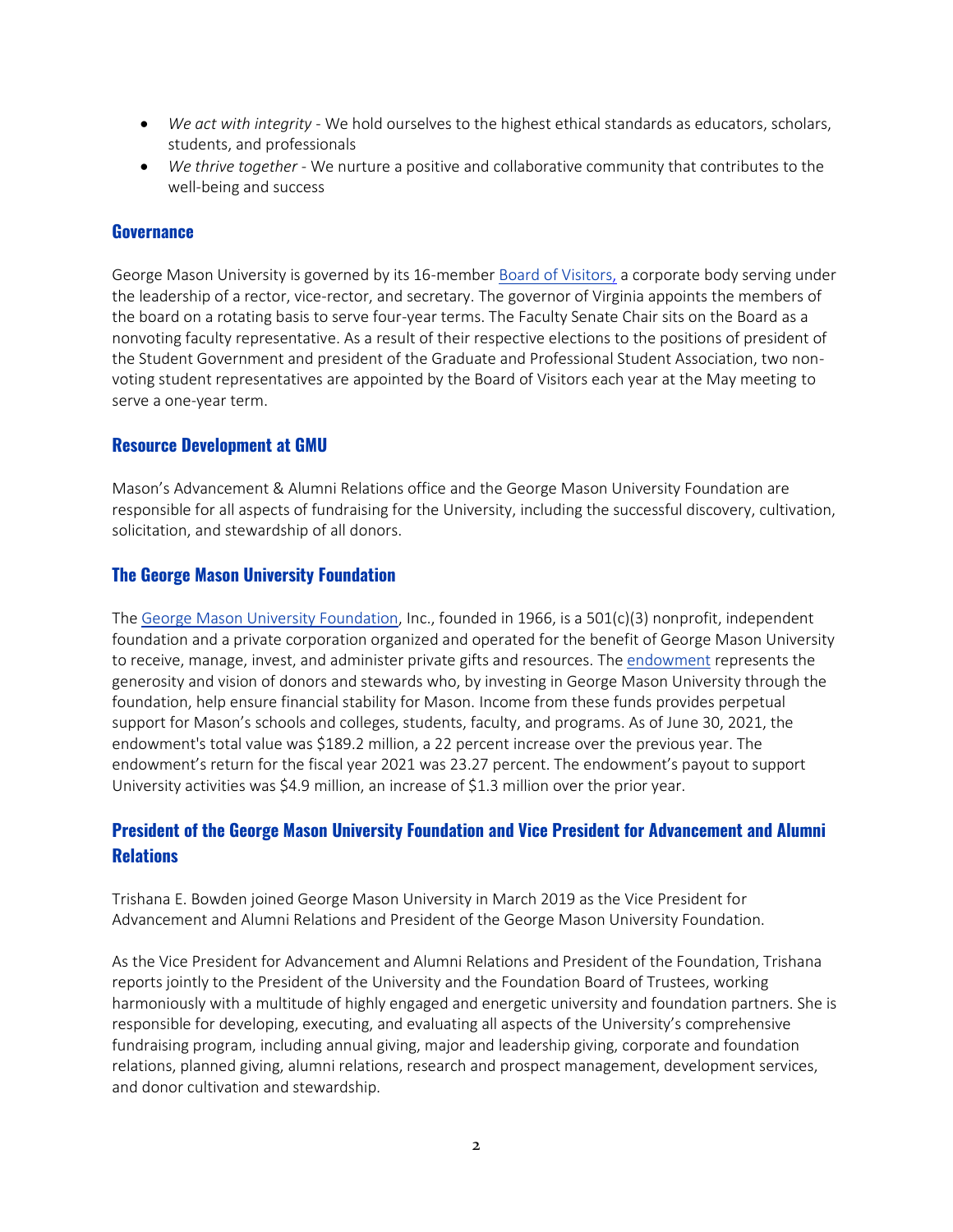Trishana provides the vision and direction for University Advancement with a clear focus on future fundraising after the completion of the record-setting Faster Farther campaign, which concluded in December 2018. She also provides strategic leadership and direction for post-campaign analytics, reporting, and follow-up. She works with key leadership to develop clear priorities and future support plans through pipeline development, alumni engagement, and participation strategies.

Bowden came to Mason from Goucher College in Towson, Maryland. She was the Vice President for Advancement, responsible for providing strategy, leadership, direction for fundraising, alumni and parent relations, campaign planning, and implementation. Her accomplishments included diversifying and strengthening Goucher's donor base and pipeline to build a culture of philanthropy, which led to a doubling of overall giving to the institution in less than three years.

Before her work at Goucher, Trishana was the Associate Dean for External Relations at the University of Maryland's Francis King Carey School of Law. She also served as Associate Dean for Institutional Advancement at American University Washington College of Law and has held development positions at the American Lung Association of Maryland and the Johns Hopkins Oncology Center. She received a B.S. in Mass Communication/Media Studies from Towson University in 1991.

#### **Office of Advancement & Alumni Relations**

Advancement's mission is to build strong, lifelong relationships with George Mason University's alumni and constituents while matching their philanthropic interests with the University's aspirations and priorities. The division is committed to serving the needs of the University, our alumni, and the greater community by providing access to quality education and lifelong learning. Respect, service, integrity, collaboration, diversity, transparency, and creativity are the values that guide our work and culture.

The University Advancement division is a comprehensive development and alumni relations enterprise with a staff complement of approximately 135 full-time employees. Advancement's functional units include development/fundraising, alumni relations, stewardship and donor relations, advancement communications, special events, gift processing, research, prospect management, gift planning, corporate and foundation relations, information systems and management, and infrastructure services.

## **Faster Farther[: The Campaign for George Mason University](https://giving.gmu.edu/faster-farther/)**

George Mason University has gone farther, faster, than any other university. The University has pushed boundaries in fields ranging from music to medicine, and this is only the beginning of what Mason hopes to achieve. The *Faster Farther* campaign, intended to bring in \$500 million raised over \$690M raised from 2008 - 2018. Over 73,000 donors gave and yearly giving doubled from \$30.5M to \$72.3M in the 10-year campaign. Significant achievements were made in research funding (\$362.8M), student scholarship and support (\$93.1 M), and for facilities (\$32.5M).

## **The Position**

The Director of Planned Giving will report to the Associate Vice President of Development, Central and Units. They will serve as a fundraising liaison to several University areas. They will prepare written materials, including having primary responsibility for training and support for other staff members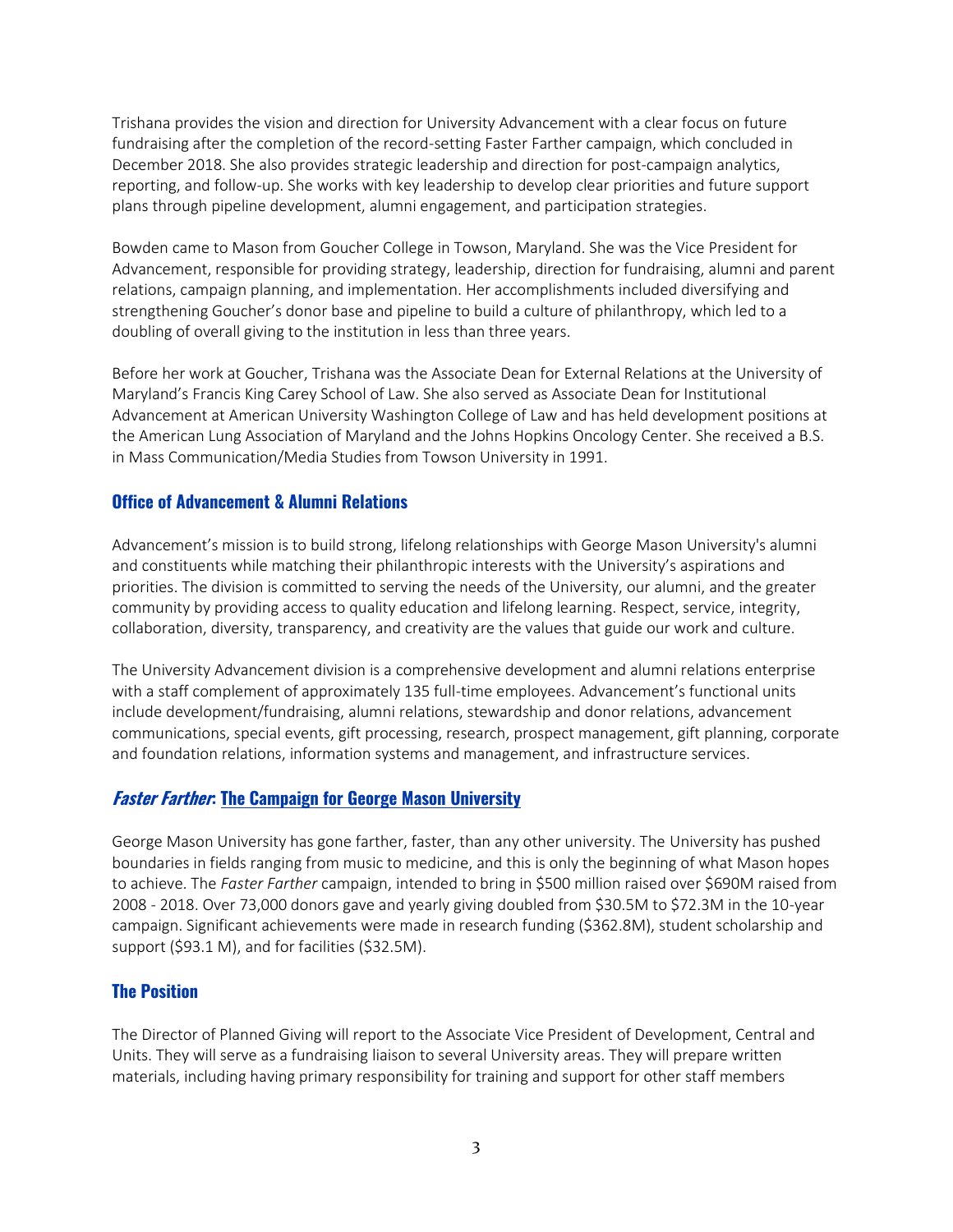working with donors on deferred and planned gifts such as trusts, charitable annuities, life insurance, wills, and bequests.

#### **Duties include:**

- Implement short- and long-term planned giving goals and strategies to build upon existing commitments and expand the current donor base pipeline to support George Mason University.
- Support the overall long-term financial strength and endowment of the University by visiting with donors and prospective donors about a variety of gift possibilities, particularly deferred and planned gifts.
- Carry and manage a portfolio of planned giving donors and prospects for cultivation, solicitation, and stewardship.
- Provide expertise in structuring complex gifts and working with colleagues to close new planned gift intentions.
- Enhance donor gift planning and giving by remaining current in areas of gift possibilities available at George Mason University and the current laws and regulations governing such gifts.
- Create positive donor relations by assuming primary responsibility for providing technical support and options regarding planned and deferred gifts.
- Provide support to Development staff, University leadership, and GMUF by offering seminars on planned and deferred gifts to members of the professional staff.
- Help the University meet fundraising goals by thoroughly understanding current capital projects; needs for endowments, gifts, and giving programs available at Mason; and the advantages of membership in various gift recognition societies.
- Manage multi-channel marketing and communications efforts to promote planned giving to prospective donors and help build a robust pipeline of donors and prospects.
- Collaborate with colleagues across Advancement & Alumni Relations and the Annual Giving team to develop a strategic, comprehensive approach to generating planned gift support for Mason, leveraging donors from both the mid-level and direct response program.
- Oversee effective handling and processing of estate gift administration to ensure appropriate stewardship and closure of realized gifts.
- Assist with managing the internal budget, track all invoices/expenses, provide regular updates to the Associate Vice President, and manage vendor relationships.
- Direct and oversee stewardship and recognition programs for planned giving donors and ensure effective regular communication and retention.

## **Required Qualifications:**

- Bachelor's degree required;
- 5-10 years of experience in planned giving fundraising for nonprofit organizations;
- Proven success in closing traditional and complex planned gifts, including but not limited to: bequests, gift annuities, remainder trusts, and gifts of real estate;
- Thorough understanding of current laws and regulations pertaining to fundraising especially planned gifts;
- Exceptional interpersonal skills with all age groups;
- Must have demonstrated written, oral, and listening skills with the ability to communicate effectively with donors and staff;
- Organizational skills, particularly planning, managing deadlines, and evaluating progress;